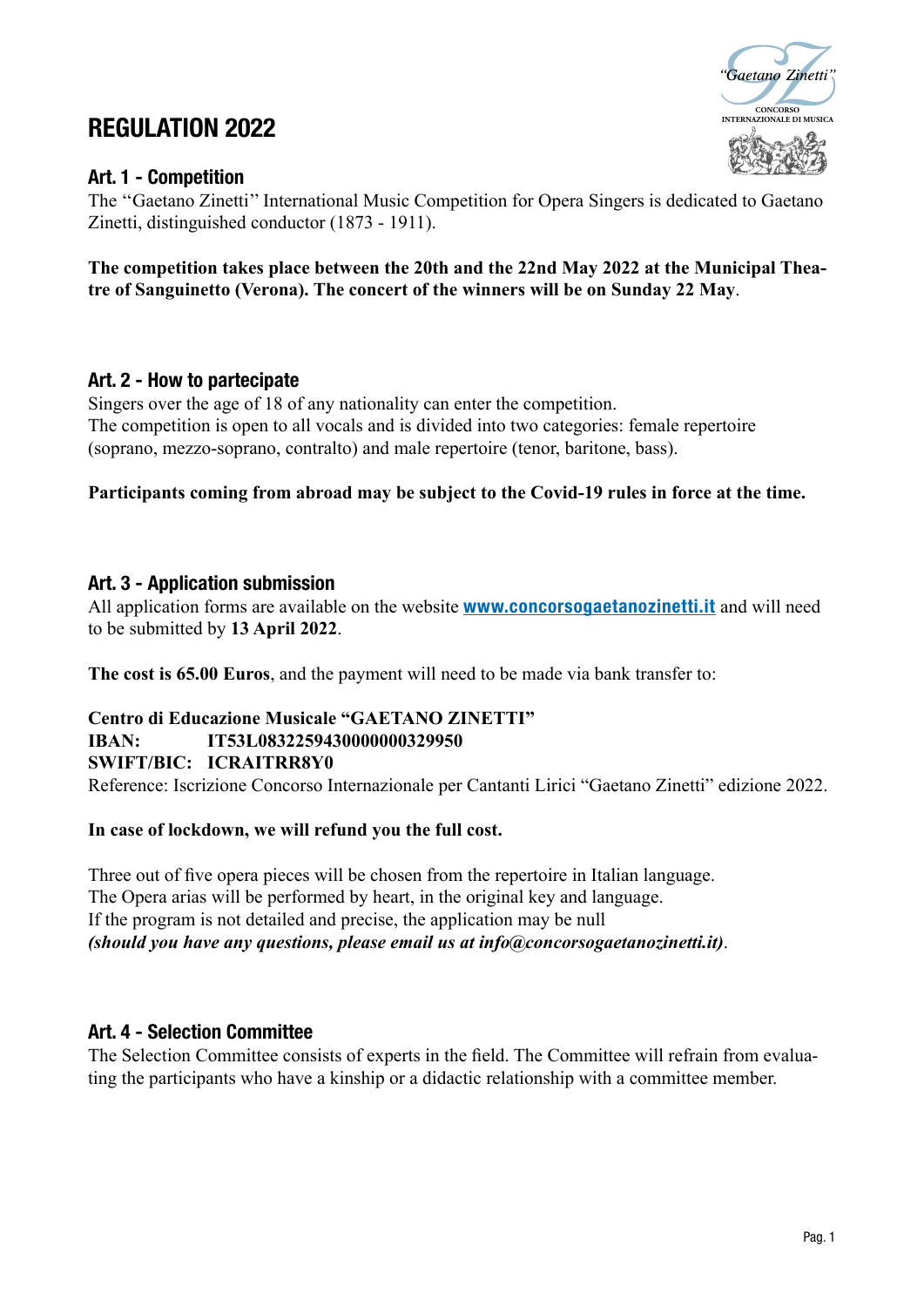# Art. 5 - Performance

The competition performances are divided into three rounds:

# • Preliminary (online)

Each competitor must send the YouTube link (or any other website link) of two freely chosen arias.

The two links of the free choice arias (out of the five listed in the application form) must meet the following criteria:

a compulsory aria in Italian with fixed, unedited and uninterrupted recovery;

the other aria (not necessarily in Italian) with fixed, unedited and uninterrupted recovery; recordings can be amateur.

A Special Committee will examine the files sent in order to establish a ranking by which the competitors will be selected and admitted to the semi-final round.

#### **The Administration Office will publish the list of selected candidates on the following website www.concorsogaetanozinetti.it by 2nd May 2022.**

# • Semi-finals

The competitor will perform two pieces: one of their choice (which must be different from the preliminary round pieces), the other upon request by the Committee.

Performance by heart is required.

Competitors must bring the two chosen arias in hard copies: one for the Commission and one for the pianist.

The Committee may interrupt the performance at any time.

At the end of the semi-final round the Committee will draw up a ranking, by which the competitors will be selected and admitted to the final round.

The order of call to the semi-final round will be decided by the Selection Committee.

# • Final

The competitor will perform two pieces chosen by the Committee.

The winners will be awarded an honorary diploma.

The finalists will be awarded a certificate of merit.

The competitors who are not admitted to the final round will obtain a certificate of participation.

# Art. 6 - Awards

| <b>TOTAL PRIZE MONEY:</b>                                                    |                                                                        | $\epsilon$ 7000 |
|------------------------------------------------------------------------------|------------------------------------------------------------------------|-----------------|
| <b>FEMALE VOICES REPERTOIRE:</b><br>Special award: best Italian female voice | $1^{\circ}$ prize $\epsilon$ 2000<br>$2^{\circ}$ prize $\epsilon$ 1000 | $\epsilon$ 500  |
| <b>MALE VOICES REPERTOIRE:</b>                                               | $1^{\circ}$ prize $\epsilon$ 2000<br>$2^{\circ}$ prize $\epsilon$ 1000 |                 |
| Special award: best Italian male voice                                       |                                                                        | $\epsilon$ 500  |

#### **"Parma Lirica" AWARD**

The concert will be held at the Association Headquarter at Via Gorizia 2, Parma.